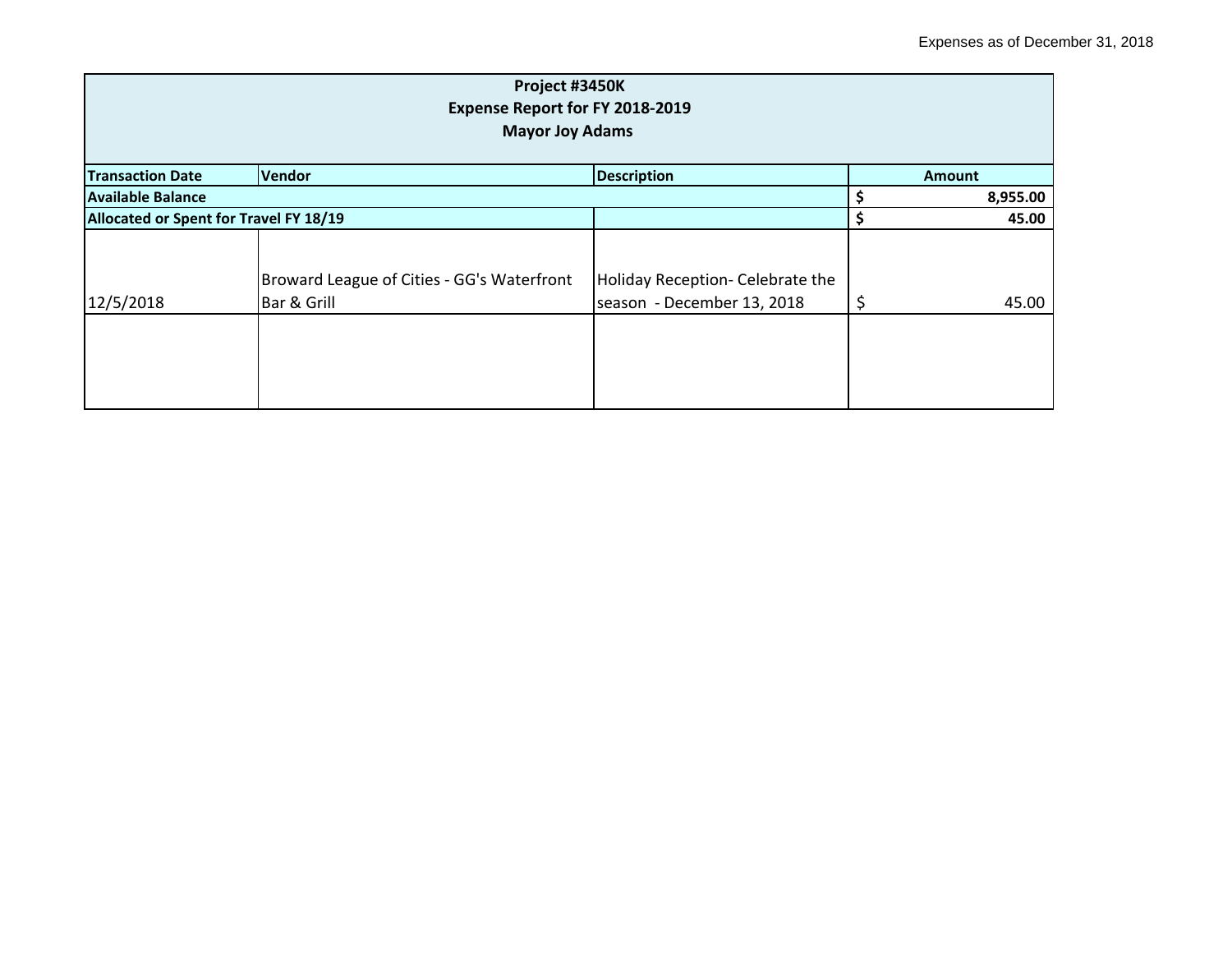| Project #3450L<br>Expense Report for FY 2018-2019<br>Vice Mayor Sabrina Javellana |        |                    |  |               |  |  |
|-----------------------------------------------------------------------------------|--------|--------------------|--|---------------|--|--|
| <b>Transaction Date</b>                                                           | Vendor | <b>Description</b> |  | <b>Amount</b> |  |  |
| <b>Available Balance</b>                                                          |        |                    |  | 9,000.00      |  |  |
| Allocated or Spent for Travel FY 18/19                                            |        |                    |  |               |  |  |
|                                                                                   |        |                    |  |               |  |  |
|                                                                                   |        |                    |  |               |  |  |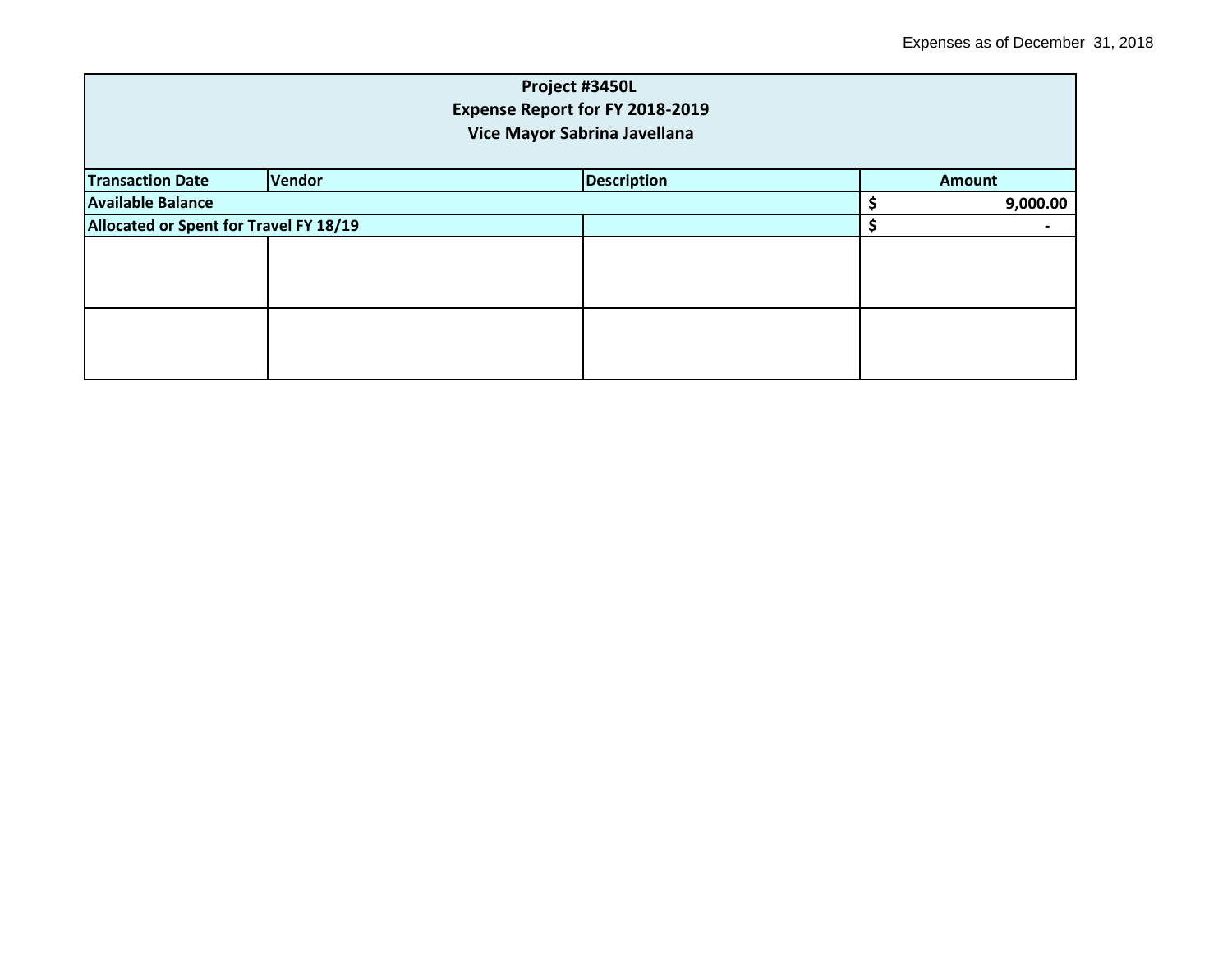|                                        |                              | Project #3450E                      |  |               |  |
|----------------------------------------|------------------------------|-------------------------------------|--|---------------|--|
|                                        |                              | Expense Report for FY 2018-2019     |  |               |  |
|                                        |                              | <b>Commissioner Michele Lazarow</b> |  |               |  |
|                                        |                              |                                     |  |               |  |
| <b>Transaction Date</b>                | Vendor<br><b>Description</b> |                                     |  | <b>Amount</b> |  |
| <b>Available Balance</b>               |                              |                                     |  | 9,000.00      |  |
| Allocated or Spent for Travel FY 18/19 |                              |                                     |  |               |  |
|                                        |                              |                                     |  |               |  |
|                                        |                              |                                     |  |               |  |
|                                        |                              |                                     |  |               |  |
|                                        |                              |                                     |  |               |  |
|                                        |                              |                                     |  |               |  |
|                                        |                              |                                     |  |               |  |
|                                        |                              |                                     |  |               |  |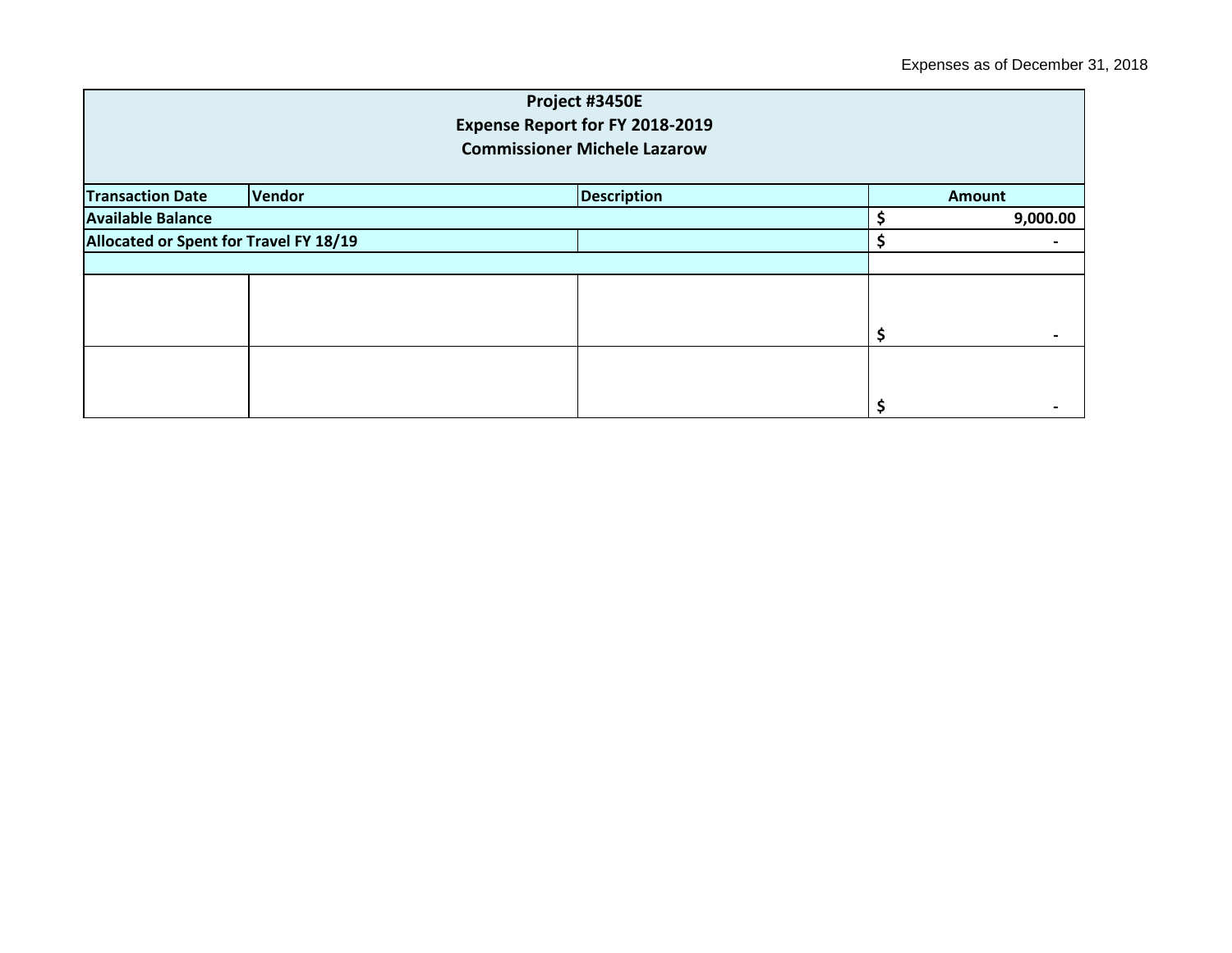| Project #3450H<br>Expense Report for FY 2018-2019<br><b>Commissioner Annabelle Taub</b> |                                                       |                     |  |          |  |
|-----------------------------------------------------------------------------------------|-------------------------------------------------------|---------------------|--|----------|--|
| <b>Transaction Date</b>                                                                 | <b>Vendor</b><br><b>Description</b><br>Amount         |                     |  |          |  |
| <b>Available Balance</b>                                                                |                                                       |                     |  | 8,718.10 |  |
| Allocated or Spent for Travel FY 18/19                                                  |                                                       |                     |  | 281.90   |  |
| 10/1/2018                                                                               | South Florida Idea Exchange -<br>November 8, 2018     | <b>Full Program</b> |  | 95.00    |  |
| 11/9/2018                                                                               | <b>Florida Priority Summit -</b><br>November 14, 2018 | Summit              |  | 186.90   |  |